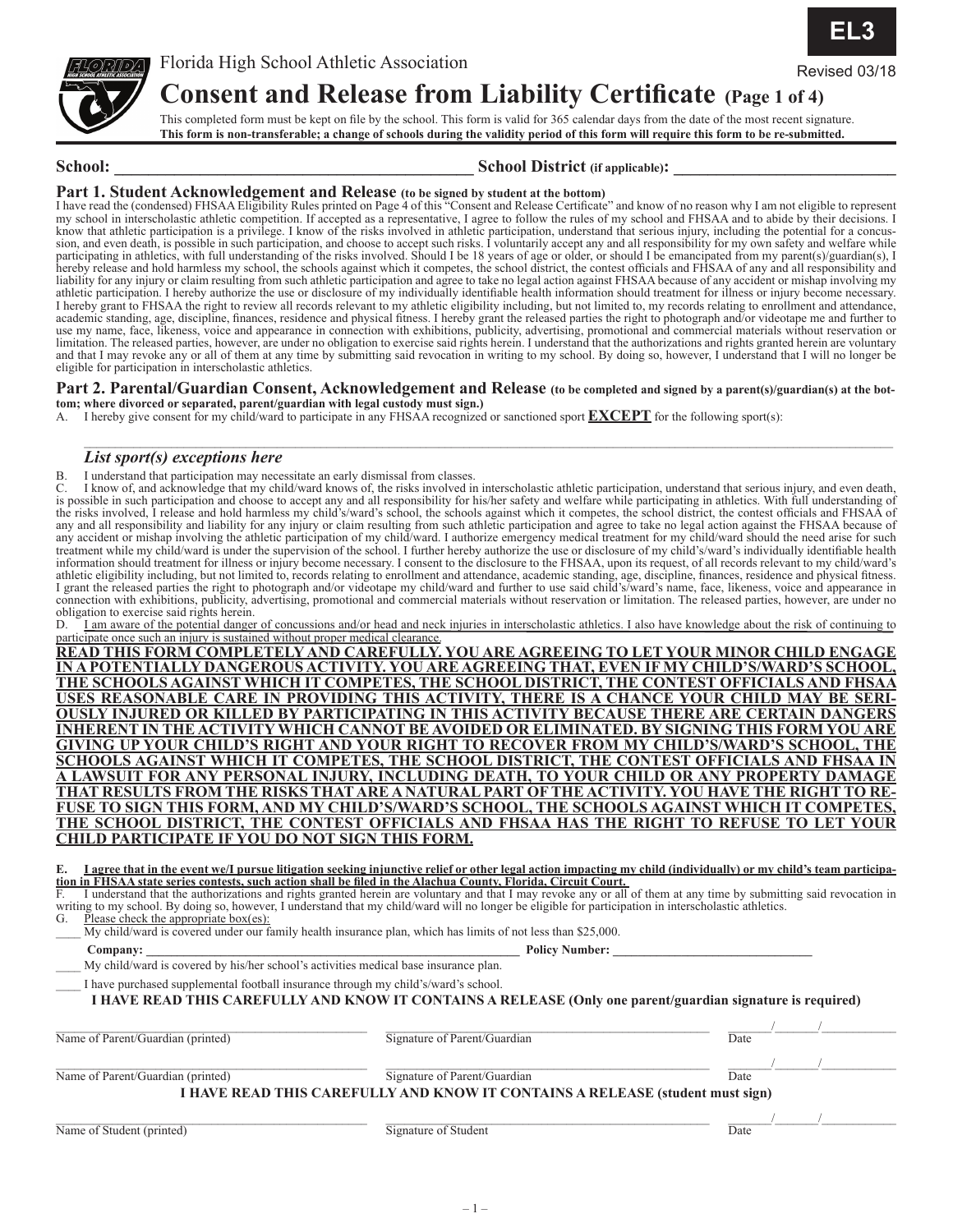



# **Consent and Release from Liability Certificate for Concussions (Page 2 of 4)**

This completed form must be kept on file by the school. This form is valid for 365 calendar days from the date of the most recent signature.

### School: School: **School District** (if applicable):

## **Concussion Information**

Concussion is a brain injury. Concussions, as well as all other head injuries, are serious. They can be caused by a bump, a twist of the head, sudden deceleration or acceleration, a blow or jolt to the head, or by a blow to another part of the body with force transmitted to the head. You can't see a concussion, and more than 90% of all concussions occur without loss of consciousness. Signs and symptoms of concussion may show up right after the injury or can take hours or days to fully appear. All concussions are potentially serious and, if not managed properly, may result in complications including brain damage and, in rare cases, even death. Even a "ding" or a bump on the head can be serious. If your child reports any symptoms of concussion, or if you notice the symptoms or signs of concussion yourself, your child should be immediately removed from play, evaluated by a medical professional and cleared by a medical doctor.

#### **Signs and Symptoms of a Concussion:**

Concussion symptoms may appear immediately after the injury or can take several days to appear. Studies have shown that it takes on average 10-14 days or longer for symptoms to resolve and, in rare cases or if the athlete has sustained multiple concussions, the symptoms can be prolonged. Signs and symptoms of concussion can include: (not all-inclusive)

- Vacant stare or seeing stars
- Lack of awareness of surroundings
- Emotions out of proportion to circumstances (inappropriate crying or anger)
- Headache or persistent headache, nausea, vomiting
- Altered vision
- Sensitivity to light or noise
- Delayed verbal and motor responses
- Disorientation, slurred or incoherent speech
- Dizziness, including light-headedness, vertigo(spinning) or loss of equilibrium (being off balance or swimming sensation)
- Decreased coordination, reaction time
- Confusion and inability to focus attention
- Memory loss
- Sudden change in academic performance or drop in grades
- Irritability, depression, anxiety, sleep disturbances, easy fatigability
- In rare cases, loss of consciousness

#### **DANGERS if your child continues to play with a concussion or returns too soon:**

Athletes with signs and symptoms of concussion should be removed from activity (play or practice) immediately. Continuing to play with the signs and symptoms of a concussion leaves the young athlete especially vulnerable to sustaining another concussion. Athletes who sustain a second concussion before the symptoms of the first concussion have resolved and the brain has had a chance to heal are at risk for prolonged concussion symptoms, permanent disability and even death (called "Second Impact Syndrome" where the brain swells uncontrollably). There is also evidence that multiple concussions can lead to long-term symptoms, including early dementia.

#### **Steps to take if you suspect your child has suffered a concussion:**

Any athlete suspected of suffering a concussion should be removed from the activity immediately. No athlete may return to activity after an apparent head injury or concussion, regardless of how mild it seems or how quickly symptoms clear, without written medical clearance from an appropriate health-care professional (AHCP). In Florida, an appropriate health-care professional (AHCP) is defined as either a licensed physician (MD, as per Chapter 458, Florida Statutes), a licensed osteopathic physician (DO, as per Chapter 459, Florida Statutes). Close observation of the athlete should continue for several hours. You should also seek medical care and inform your child's coach if you think that your child may have a concussion. Remember, it's better to miss one game than to have your life changed forever. When in doubt, sit them out.

#### **Return to play or practice:**

Following physician evaluation, the *return to activity process* requires the athlete to be completely symptom free, after which time they would complete a step-wise protocol under the supervision of a licensed athletic trainer, coach or medical professional and then, receive written medical clearance of an AHCP.

For current and up-to-date information on concussions, visit http://www.cdc.gov/concussioninyouthsports/ or http://www.seeingstarsfoundation.org

#### **Statement of Student Athlete Responsibility**

**Parents and students should be aware of preliminary evidence that suggests repeat concussions, and even hits that do not cause a symptomatic concussion, may lead to abnormal brain changes which can only be seen on autopsy (known as Chronic Traumatic Encephalopathy (CTE)). There have been case reports suggesting the development of Parkinson's-like symptoms, Amyotropic Lateral Sclerosis (ALS), severe traumatic brain injury, depression, and long term memory issues that may be related to concussion history. Further research on this topic is needed before any conclusions can be drawn.** 

**I acknowledge the annual requirement for my child/ward to view "Concussion in Sports-What You Need to Know" at www.nfhslearn.com. I accept responsibility for reporting all injuries and illnesses to my parents, team doctor, athletic trainer, or coaches associated with my sport including any signs and symptoms of CONCUSSION. I have read and understand the above information on concussion. I will inform the supervising coach, athletic trainer or team physician immediately if I experience any of these symptoms or witness a teammate with these symptoms. Furthermore, I have been advised of the dangers of participation for myself and that of my child/ward.**

| Name of Student-Athlete (printed) | Signature of Student-Athlete | Date |  |
|-----------------------------------|------------------------------|------|--|
| Name of Parent/Guardian (printed) | Signature of Parent/Guardian | Date |  |
| Name of Parent/Guardian (printed) | Signature of Parent/Guardian | Date |  |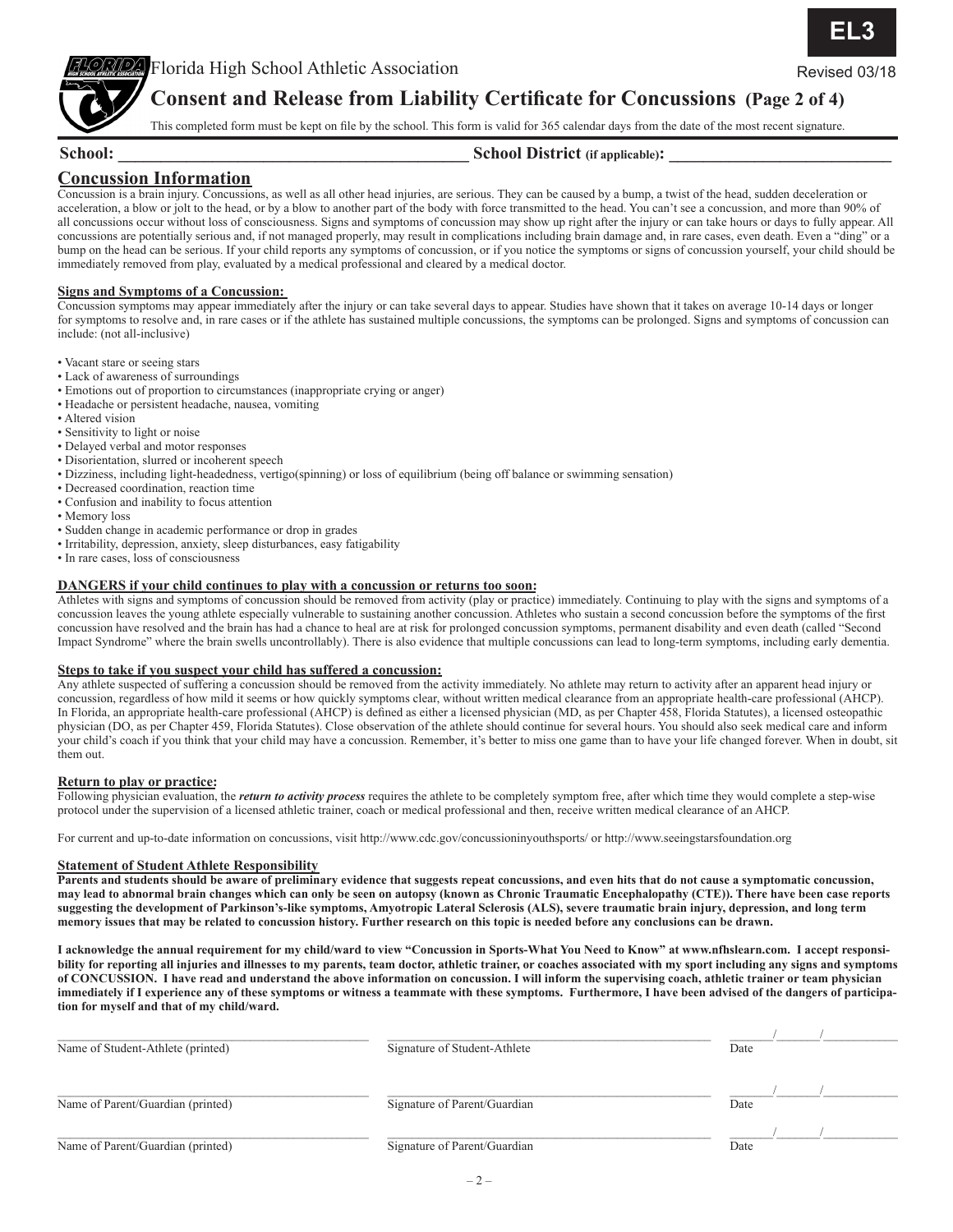

# Florida High School Athletic Association **Consent and Release from Liability Certificate for**

# **Sudden Cardiac Arrest and Heat-Related Illness (Page 3 of 4)**

This completed form must be kept on file by the school. This form is valid for 365 calendar days from the date of the most recent signature.

### School: **School: School District** (if applicable):

**EL3**

Revised 03/18

## **Sudden Cardiac Arrest Information**

Sudden cardiac arrest is a leading cause of sports-related death. This policy provides procedures for educational requirements of all paid coaches and recommends added training. Sudden cardiac arrest is a condition in which the heart suddenly and unexpectedly stops beating. If this happens, blood stops flowing to the brain and other vital organs. SCA can cause death if it's not treated within minutes.

#### **Symptoms of sudden cardiac arrest include, but not limited to: sudden collapse, no pulse, no breathing.**

#### **Warning signs associated with sudden cardiac arrest include: fainting during exercise or activity, shortness of breath, racing heart rate, dizziness, chest pains, extreme fatigue.**

It is strongly recommended all coaches, whether paid or volunteer, are regularly trained in CPR and the use of an AED. Training is encouraged through agencies that provide hands-on training and offer certificates that include an expiration date.

Automatic external defibrillators (AEDs) are required at all FHSAA State Series games, tournaments and meets. The FHSAA also strongly recommends that they be available at all preseason and regular season events as well along with coaches/individuals trained in CPR.

#### **What to do if your student-athlete collapses:**

- **1. Call 911**
- **2. Send for an AED**
- **3. Begin compressions**

## **FHSAA Heat-Related Illnesses Information**

People suffer heat-related illness when their bodies cannot properly cool themselves by sweating. Sweating is the body's natural air conditioning, but when a person's body temperature rises rapidly, sweating just isn't enough. Heat-related illnesses can be serious and life threatening. Very high body temperatures may damage the brain or other vital organs, and can cause disability and even death. Heat-related illnesses and deaths are preventable.

**Heat Stroke** is the most serious heat-related illness. It happens when the body's temperature rises quickly and the body cannot cool down. Heat Stroke can cause permanent disability and death.

**Heat Exhaustion** is a milder type of heat-related illness. It usually develops after a number of days in high temperature weather and not drinking enough fluids.

**Heat Cramps** usually affect people who sweat a lot during demanding activity. Sweating reduces the body's salt and moisture and can cause painful cramps, usually in the abdomen, arms, or legs. Heat cramps may also be a symptom of heat exhaustion.

#### **Who's at Risk?**

Those at highest risk include the elderly, the very young, people with mental illness and people with chronic diseases. However, even young and healthy individuals can succumb to heat if they participate in demanding physical activities during hot weather. Other conditions that can increase your risk for heat-related illness include obesity, fever, dehydration, poor circulation, sunburn, and prescription drug or alcohol use.

**By signing this agreement, the undersigned acknowledges that the information on Sudden Cardiac Arrest and Heat-Related Illness have been read and understood. I acknowledge optional educational opportunities in cardiac arrest at www.nfhslearn.org. Please go to www.fhsaa.org/departments/health for further instructions to view the courses. I have been advised of the dangers of participation for myself and that of my child/ward.**

| Name of Student-Athlete (printed) | Signature of Student-Athlete | Date |
|-----------------------------------|------------------------------|------|
| Name of Parent/Guardian (printed) | Signature of Parent/Guardian | Date |
| Name of Parent/Guardian (printed) | Signature of Parent/Guardian | Date |